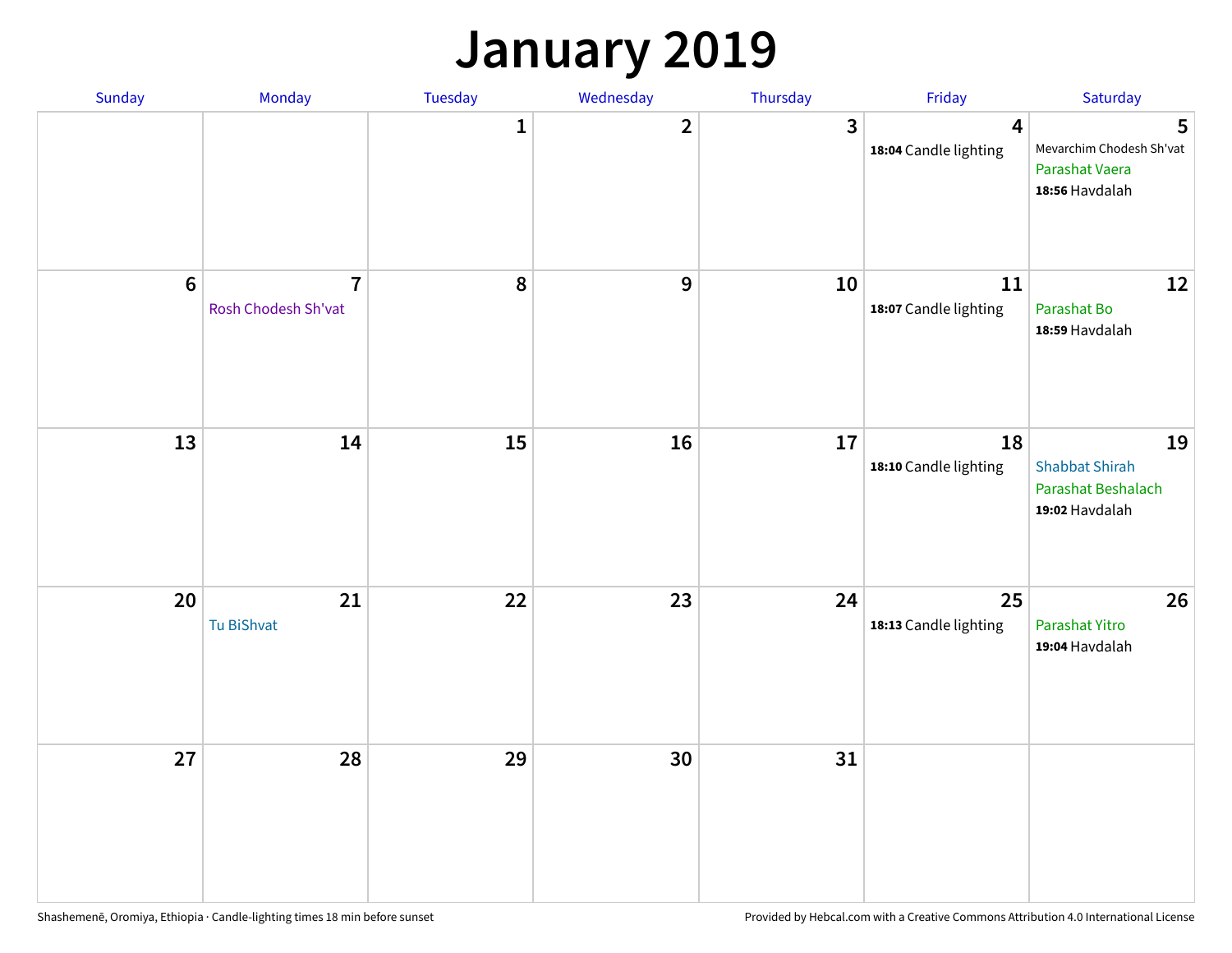# **February 2019**

| Sunday | Monday                  | Tuesday                  | Wednesday                      | Thursday       | Friday                                    | Saturday                                                                           |
|--------|-------------------------|--------------------------|--------------------------------|----------------|-------------------------------------------|------------------------------------------------------------------------------------|
|        |                         |                          |                                |                | $\mathbf{1}$<br>18:15 Candle lighting     | $\overline{2}$<br>Mevarchim Chodesh Adar I<br>Parashat Mishpatim<br>19:06 Havdalah |
| 3      | $\overline{\mathbf{4}}$ | 5<br>Rosh Chodesh Adar I | $\bf 6$<br>Rosh Chodesh Adar I | $\overline{7}$ | $\boldsymbol{8}$<br>18:17 Candle lighting | 9<br>Parashat Terumah<br>19:08 Havdalah                                            |
| 10     | ${\bf 11}$              | 12                       | 13                             | 14             | 15<br>18:18 Candle lighting               | 16<br>Parashat Tetzaveh<br>19:08 Havdalah                                          |
| 17     | 18                      | 19<br><b>Purim Katan</b> | 20                             | 21             | 22<br>18:19 Candle lighting               | 23<br>Parashat Ki Tisa<br>19:09 Havdalah                                           |
| 24     | 25                      | 26                       | 27                             | 28             |                                           |                                                                                    |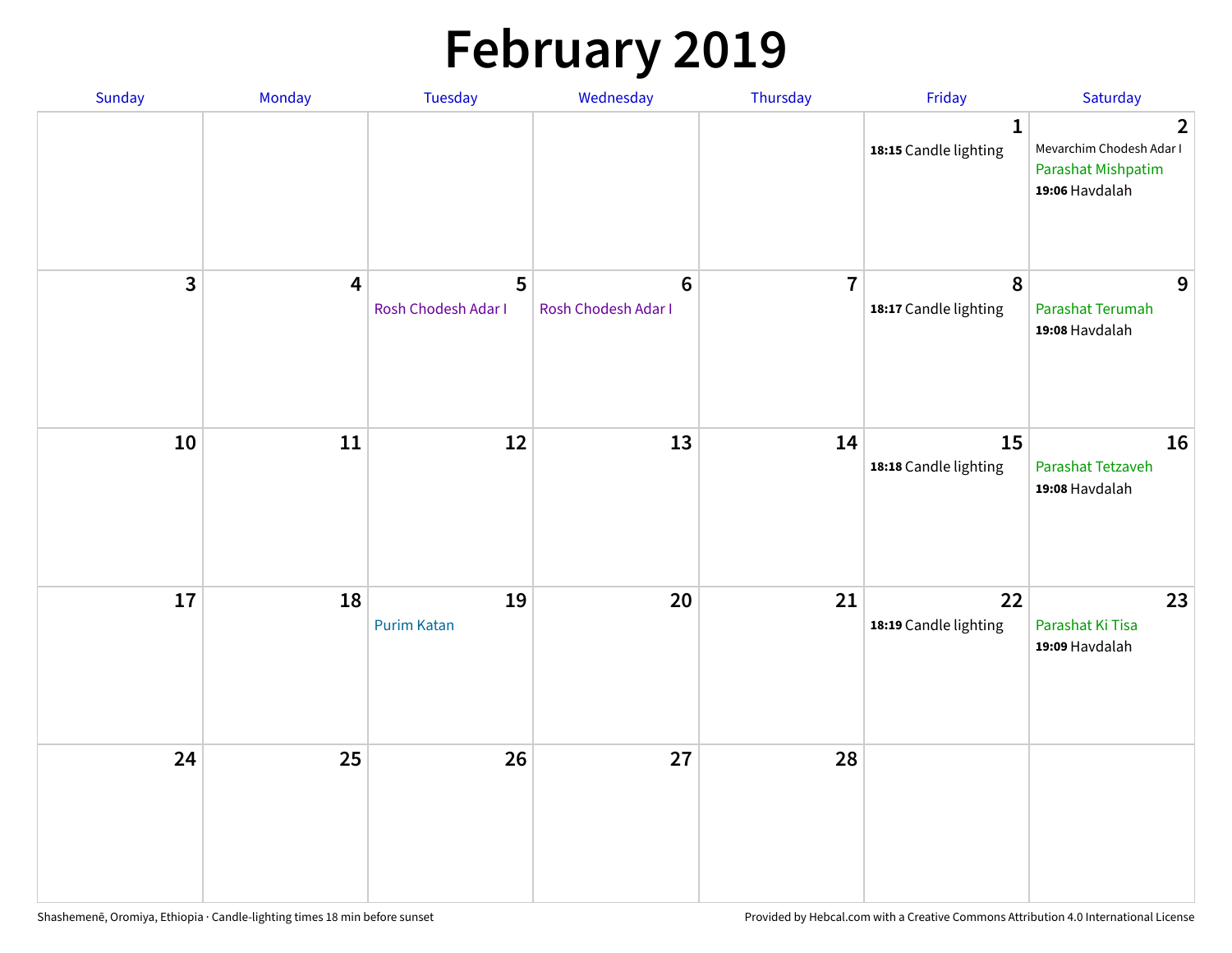### **March 2019**

| Sunday         | Monday | Tuesday | Wednesday                                                                                | Thursday                               | Friday                                              | Saturday                                                                                                      |
|----------------|--------|---------|------------------------------------------------------------------------------------------|----------------------------------------|-----------------------------------------------------|---------------------------------------------------------------------------------------------------------------|
|                |        |         |                                                                                          |                                        | $\mathbf{1}$<br>18:19 Candle lighting               | $\overline{2}$<br><b>Shabbat Shekalim</b><br>Mevarchim Chodesh Adar II<br>Parashat Vayakhel<br>19:09 Havdalah |
| $\overline{3}$ | 4      | 5       | $6\phantom{1}6$                                                                          | $\overline{7}$<br>Rosh Chodesh Adar II | 8<br>Rosh Chodesh Adar II<br>18:19 Candle lighting  | 9<br>Parashat Pekudei<br>19:08 Havdalah                                                                       |
| 10             | 11     | 12      | 13                                                                                       | 14                                     | 15<br>18:18 Candle lighting                         | 16<br><b>Shabbat Zachor</b><br>Parashat Vayikra<br>19:08 Havdalah                                             |
| 17             | 18     | 19      | 20<br>05:28 Fast begins<br><b>Ta'anit Esther</b><br>19:02 Fast ends<br><b>Erev Purim</b> | 21<br>Purim                            | 22<br><b>Shushan Purim</b><br>18:18 Candle lighting | 23<br><b>Parashat Tzav</b><br>19:07 Havdalah                                                                  |
| 24             | 25     | 26      | 27                                                                                       | 28                                     | 29<br>18:17 Candle lighting                         | 30<br><b>Shabbat Parah</b><br>Mevarchim Chodesh Nisan<br>Parashat Shmini<br>19:06 Havdalah                    |
| 31             |        |         |                                                                                          |                                        |                                                     |                                                                                                               |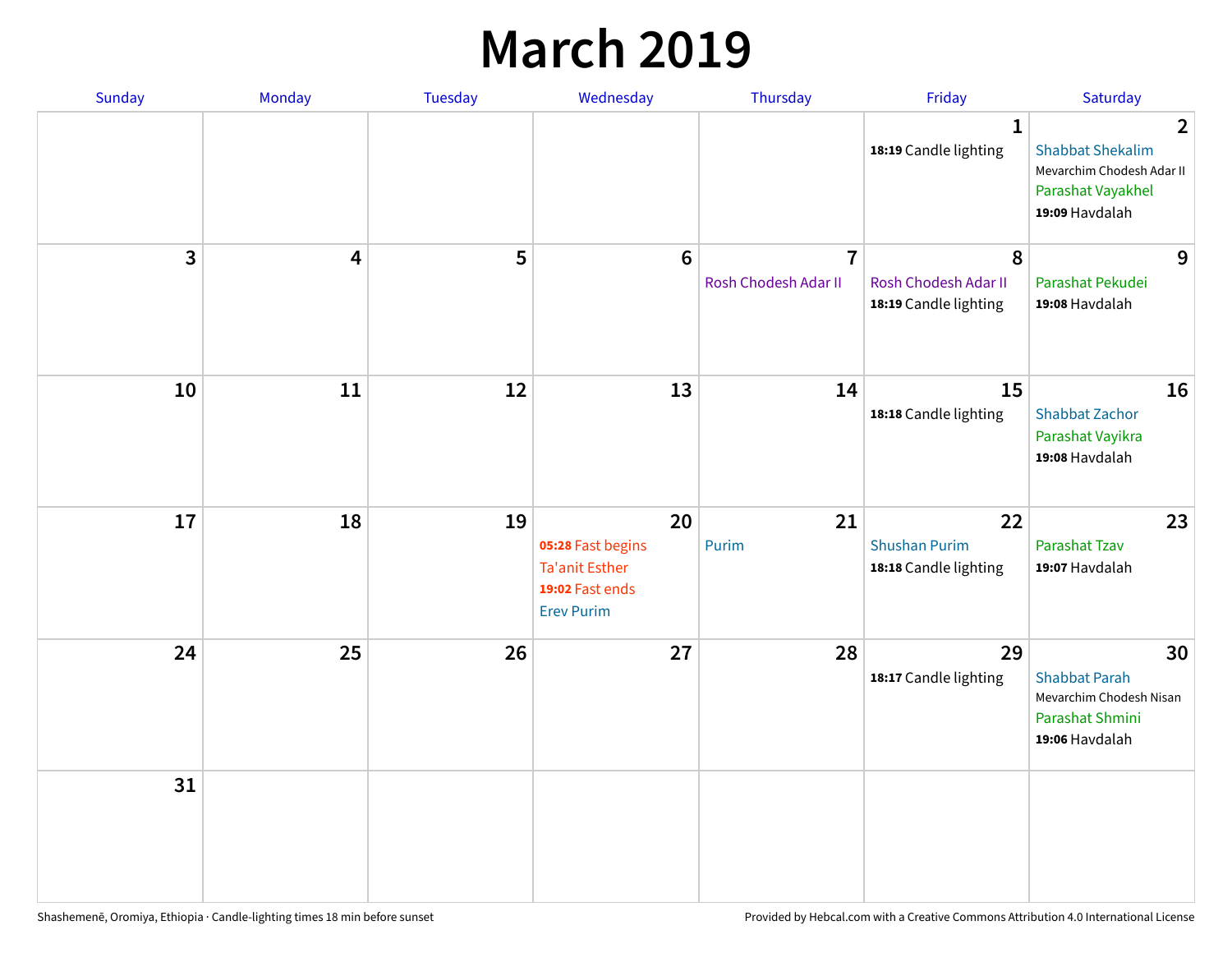## **April 2019**

| Sunday                                   | Monday                  | Tuesday                | Wednesday             | Thursday                                        | Friday                                                                                            | Saturday                                                                                               |
|------------------------------------------|-------------------------|------------------------|-----------------------|-------------------------------------------------|---------------------------------------------------------------------------------------------------|--------------------------------------------------------------------------------------------------------|
|                                          | $\mathbf{1}$            | $\overline{2}$         | 3                     | $\overline{4}$                                  | 5<br>18:16 Candle lighting                                                                        | $6\phantom{1}6$<br>Shabbat HaChodesh<br><b>Rosh Chodesh Nisan</b><br>Parashat Tazria<br>19:06 Havdalah |
| $\overline{7}$                           | 8                       | $\boldsymbol{9}$       | 10                    | 11                                              | 12<br>18:16 Candle lighting                                                                       | 13<br><b>Shabbat HaGadol</b><br>Parashat Metzora<br>19:06 Havdalah                                     |
| 14                                       | 15<br>Yom HaAliyah      | 16                     | 17                    | 18                                              | 19<br>05:13 Fast begins<br><b>Ta'anit Bechorot</b><br><b>Erev Pesach</b><br>18:15 Candle lighting | 20<br>Pesach I<br>19:06 Candle lighting                                                                |
| 21<br><b>Pesach II</b><br>19:06 Havdalah | 22<br>Pesach III (CH"M) | 23<br>Pesach IV (CH"M) | 24<br>Pesach V (CH"M) | 25<br>Pesach VI (CH"M)<br>18:15 Candle lighting | 26<br><b>Pesach VII</b><br>18:15 Candle lighting                                                  | 27<br><b>Pesach VIII</b><br>19:06 Havdalah                                                             |
| 28                                       | 29                      | 30                     |                       |                                                 |                                                                                                   |                                                                                                        |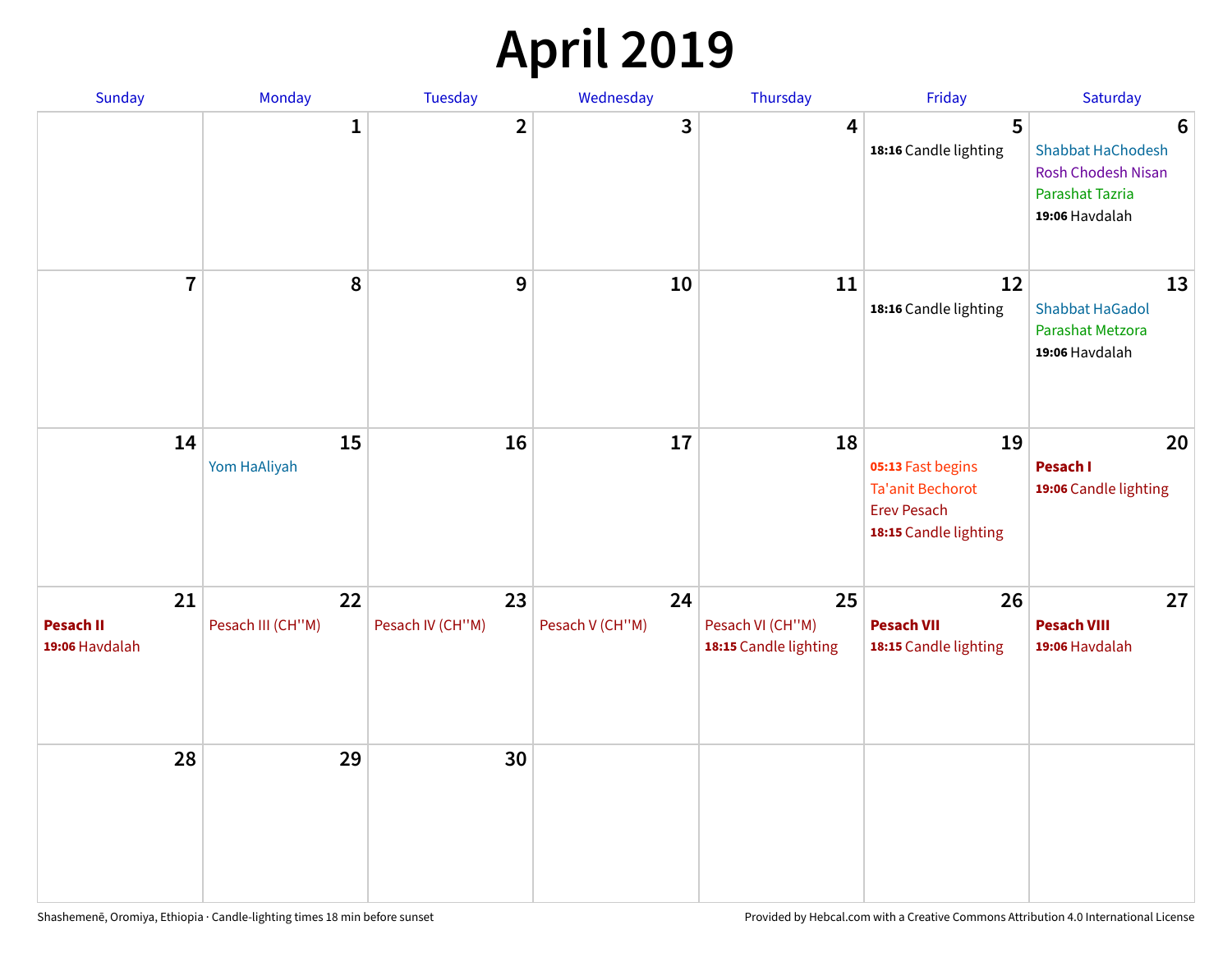### **May 2019**

| Sunday                  | Monday                                | Tuesday        | Wednesday          | Thursday                      | Friday                                | Saturday                                                              |
|-------------------------|---------------------------------------|----------------|--------------------|-------------------------------|---------------------------------------|-----------------------------------------------------------------------|
|                         |                                       |                | 1                  | $\overline{2}$<br>Yom HaShoah | $\mathbf{3}$<br>18:16 Candle lighting | 4<br>Mevarchim Chodesh Iyyar<br>Parashat Achrei Mot<br>19:07 Havdalah |
| 5<br>Rosh Chodesh Iyyar | $6\phantom{1}6$<br>Rosh Chodesh Iyyar | $\overline{7}$ | 8<br>Yom HaZikaron | 9<br>Yom HaAtzma'ut           | 10<br>18:16 Candle lighting           | 11<br>Parashat Kedoshim<br>19:08 Havdalah                             |
| 12                      | 13                                    | 14             | 15                 | 16                            | 17<br>18:17 Candle lighting           | 18<br><b>Parashat Emor</b><br>19:09 Havdalah                          |
| 19<br>Pesach Sheni      | 20                                    | 21             | 22                 | 23<br>Lag BaOmer              | 24<br>18:19 Candle lighting           | 25<br>Parashat Behar<br>19:11 Havdalah                                |
| 26                      | 27                                    | 28             | 29                 | 30                            | 31<br>18:20 Candle lighting           |                                                                       |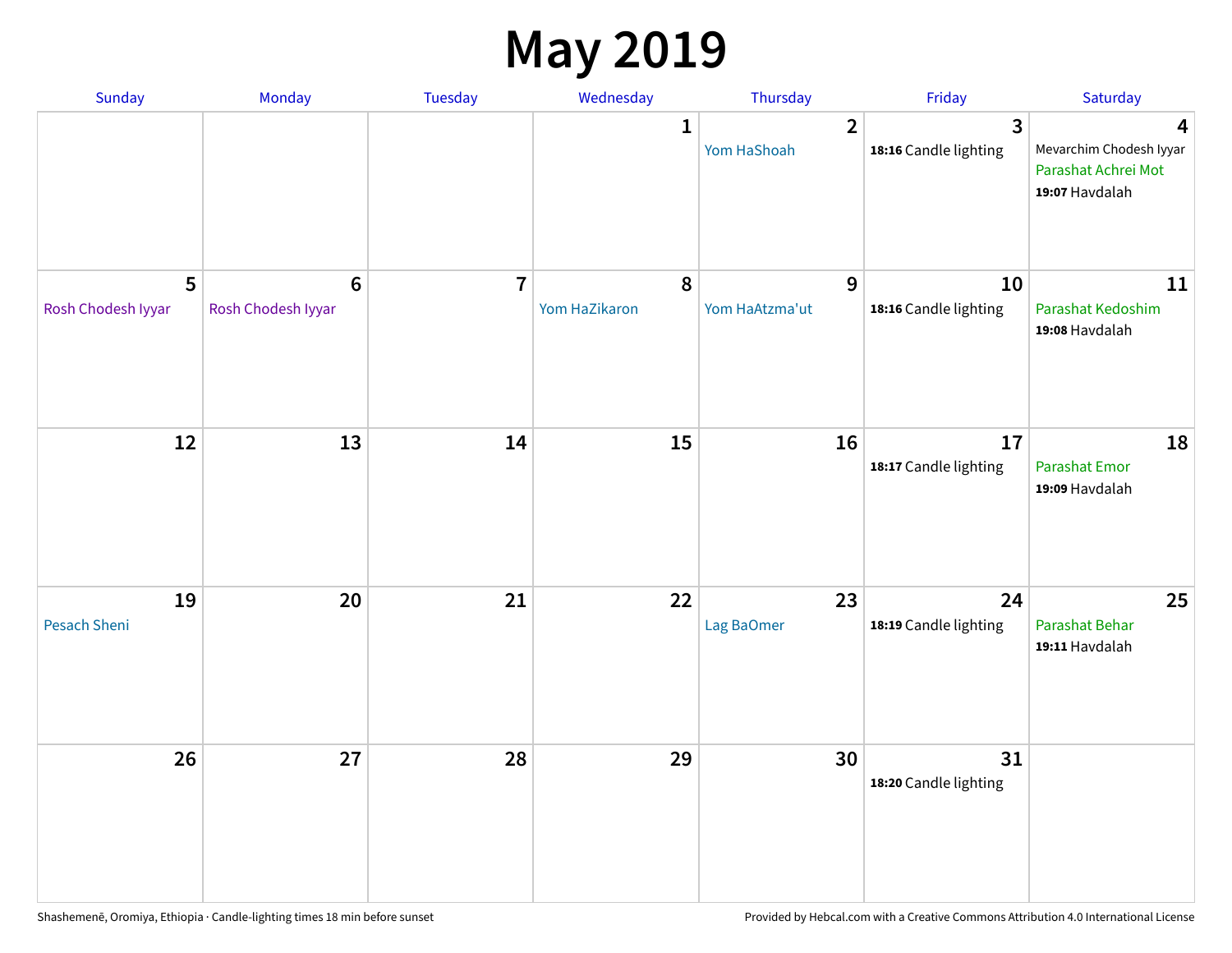#### **June 2019**

| Sunday                                         | Monday                                    | Tuesday                        | Wednesday | Thursday        | Friday                                  | Saturday                                                               |
|------------------------------------------------|-------------------------------------------|--------------------------------|-----------|-----------------|-----------------------------------------|------------------------------------------------------------------------|
|                                                |                                           |                                |           |                 |                                         | 1<br>Mevarchim Chodesh Sivan<br>Parashat Bechukotai<br>19:12 Havdalah  |
| $\overline{2}$<br>Yom Yerushalayim             | $\mathbf{3}$                              | 4<br><b>Rosh Chodesh Sivan</b> | 5         | $6\phantom{1}6$ | $\overline{7}$<br>18:22 Candle lighting | 8<br><b>Erev Shavuot</b><br>Parashat Bamidbar<br>19:14 Candle lighting |
| 9<br><b>Shavuot I</b><br>19:15 Candle lighting | 10<br><b>Shavuot II</b><br>19:15 Havdalah | 11                             | 12        | 13              | 14<br>18:23 Candle lighting             | 15<br><b>Parashat Nasso</b><br>19:16 Havdalah                          |
| 16                                             | 17                                        | 18                             | 19        | 20              | 21<br>18:25 Candle lighting             | 22<br>Parashat Beha'alotcha<br>19:18 Havdalah                          |
| 23                                             | 24                                        | 25                             | 26        | 27              | 28<br>18:26 Candle lighting             | 29<br>Mevarchim Chodesh Tamuz<br>Parashat Sh'lach<br>19:19 Havdalah    |
| 30                                             |                                           |                                |           |                 |                                         |                                                                        |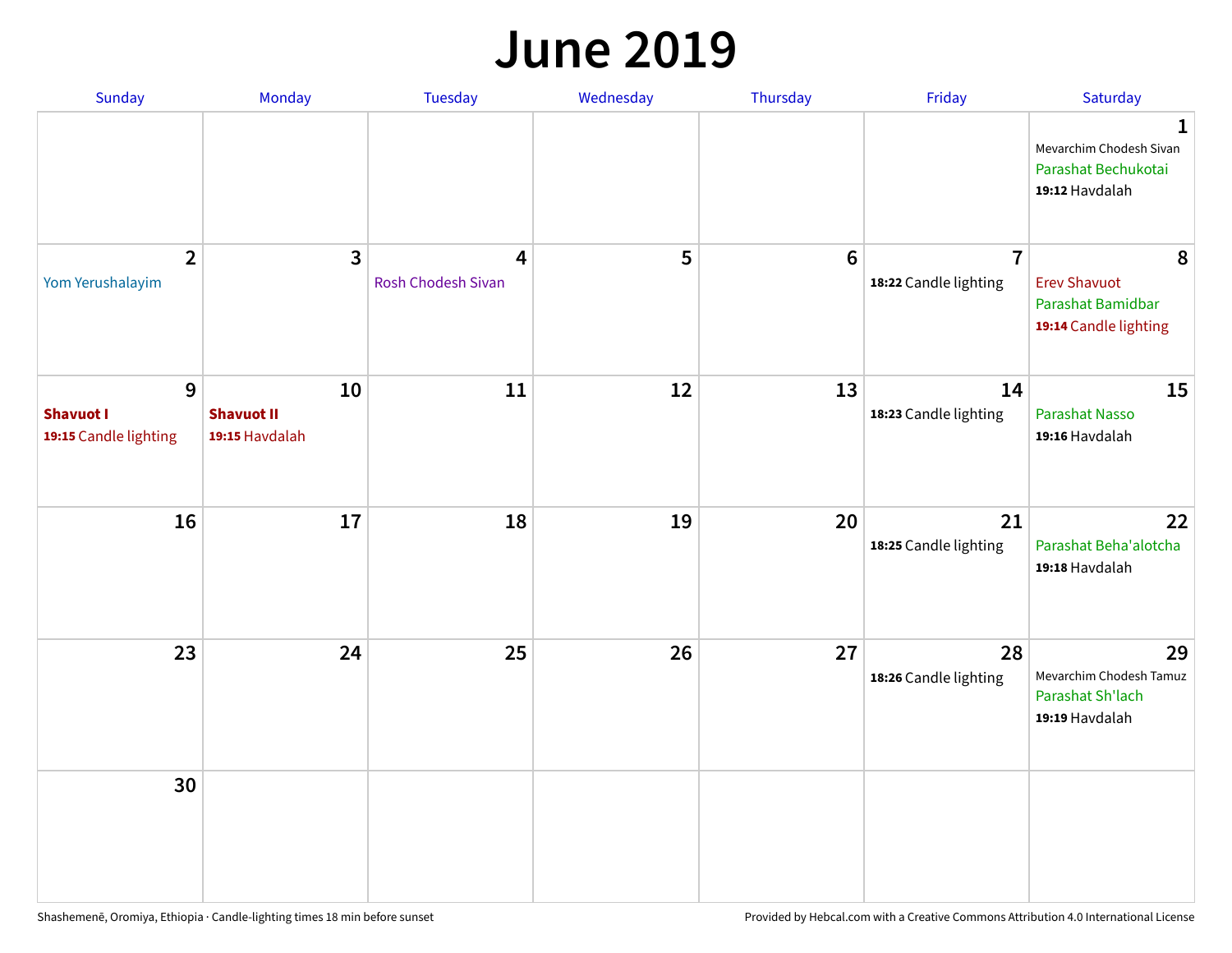## **July 2019**

| Sunday                                                           | Monday       | Tuesday        | Wednesday                                   | Thursday                | Friday                      | Saturday                                                                |
|------------------------------------------------------------------|--------------|----------------|---------------------------------------------|-------------------------|-----------------------------|-------------------------------------------------------------------------|
|                                                                  | $\mathbf{1}$ | $\overline{2}$ | $\overline{3}$<br><b>Rosh Chodesh Tamuz</b> | 4<br>Rosh Chodesh Tamuz | 5<br>18:27 Candle lighting  | $6\phantom{1}6$<br>Parashat Korach<br>19:20 Havdalah                    |
| $\overline{7}$                                                   | 8            | $\overline{9}$ | 10                                          | 11                      | 12<br>18:28 Candle lighting | 13<br><b>Parashat Chukat</b><br>19:20 Havdalah                          |
| 14                                                               | 15           | 16             | 17                                          | 18                      | 19<br>18:28 Candle lighting | 20<br><b>Parashat Balak</b><br>19:20 Havdalah                           |
| 21<br>05:11 Fast begins<br><b>Tzom Tammuz</b><br>19:13 Fast ends | 22           | 23             | 24                                          | 25                      | 26<br>18:27 Candle lighting | 27<br>Mevarchim Chodesh Av<br><b>Parashat Pinchas</b><br>19:19 Havdalah |
| 28                                                               | 29           | 30             | 31                                          |                         |                             |                                                                         |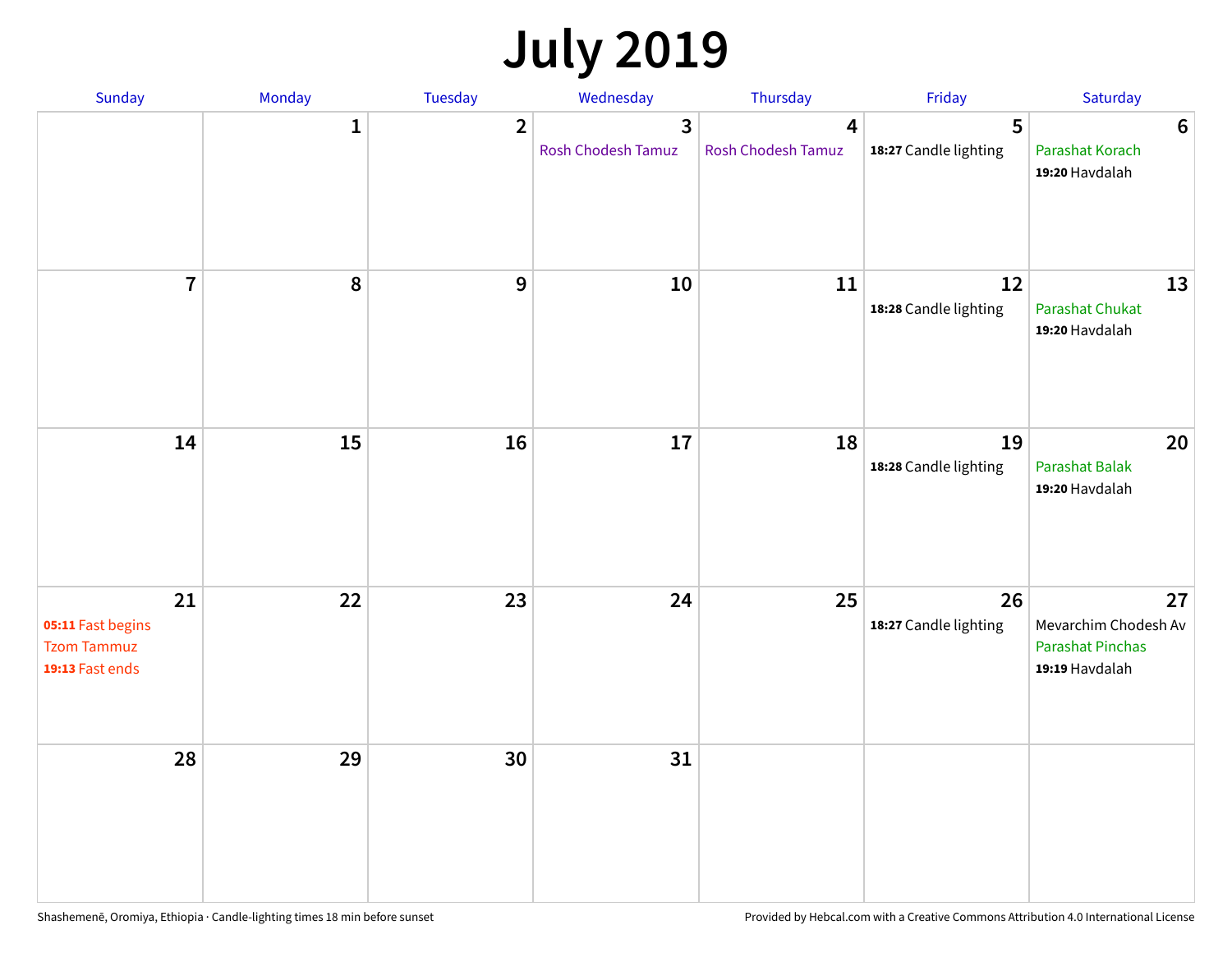## **August 2019**

| Sunday                                          | Monday | Tuesday         | Wednesday      | Thursday     | Friday                                                     | Saturday                                                                                                   |
|-------------------------------------------------|--------|-----------------|----------------|--------------|------------------------------------------------------------|------------------------------------------------------------------------------------------------------------|
|                                                 |        |                 |                | $\mathbf{1}$ | $\overline{2}$<br>Rosh Chodesh Av<br>18:26 Candle lighting | $\overline{3}$<br>Parashat Matot-Masei<br>19:17 Havdalah                                                   |
| $\overline{\mathbf{4}}$                         | 5      | $6\phantom{1}6$ | $\overline{7}$ | 8            | 9<br>18:24 Candle lighting                                 | 10<br><b>Shabbat Chazon</b><br>18:43 Fast begins<br>Erev Tish'a B'Av<br>Parashat Devarim<br>19:15 Havdalah |
| 11<br>Tish'a B'Av (observed)<br>19:08 Fast ends | 12     | 13              | 14             | 15           | 16<br>Tu B'Av<br>18:22 Candle lighting                     | 17<br><b>Shabbat Nachamu</b><br>Parashat Vaetchanan<br>19:12 Havdalah                                      |
| 18                                              | 19     | 20              | 21             | 22           | 23<br>18:19 Candle lighting                                | 24<br>Mevarchim Chodesh Elul<br><b>Parashat Eikev</b><br>19:09 Havdalah                                    |
| 25                                              | 26     | 27              | 28             | 29           | 30<br>18:16 Candle lighting                                | 31<br><b>Rosh Chodesh Elul</b><br>Parashat Re'eh<br>19:05 Havdalah                                         |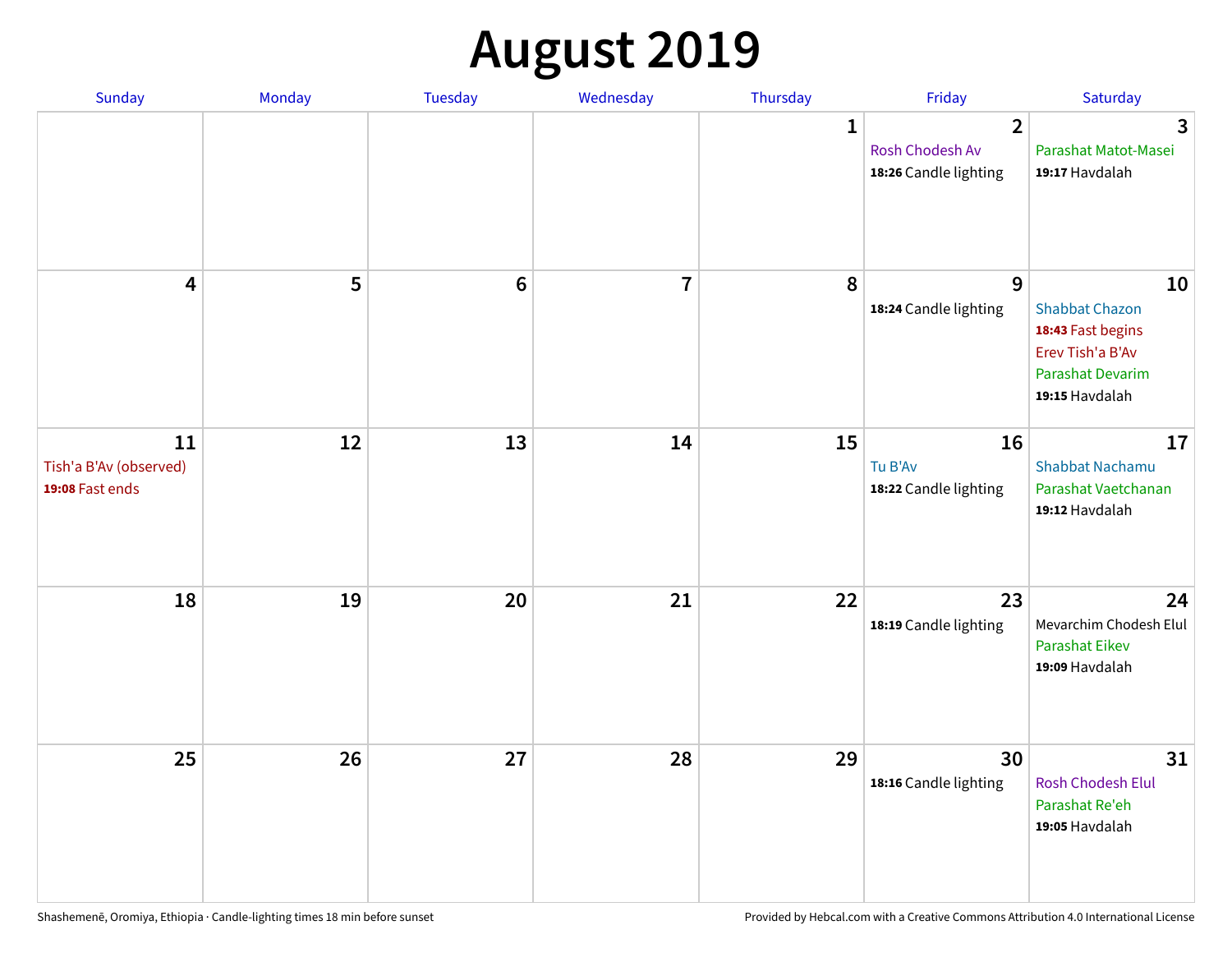### **September 2019**

| Sunday                                                      | Monday                                           | Tuesday | Wednesday | Thursday | Friday                                   | Saturday                                                             |
|-------------------------------------------------------------|--------------------------------------------------|---------|-----------|----------|------------------------------------------|----------------------------------------------------------------------|
| $\mathbf{1}$<br>Rosh Hashana LaBehemot<br>Rosh Chodesh Elul | $\overline{2}$                                   | 3       | 4         | 5        | $6\phantom{1}6$<br>18:12 Candle lighting | $\overline{\mathbf{7}}$<br><b>Parashat Shoftim</b><br>19:01 Havdalah |
| 8                                                           | 9                                                | 10      | 11        | 12       | 13<br>18:08 Candle lighting              | 14<br>Parashat Ki Teitzei<br>18:57 Havdalah                          |
| 15                                                          | 16                                               | 17      | 18        | 19       | 20<br>18:04 Candle lighting              | 21<br>Leil Selichot<br>Parashat Ki Tavo<br>18:53 Havdalah            |
| 22                                                          | 23                                               | 24      | 25        | 26       | 27<br>18:01 Candle lighting              | 28<br>Parashat Nitzavim<br>18:50 Havdalah                            |
| 29<br>Erev Rosh Hashana<br>18:00 Candle lighting            | 30<br>Rosh Hashana 5780<br>18:48 Candle lighting |         |           |          |                                          |                                                                      |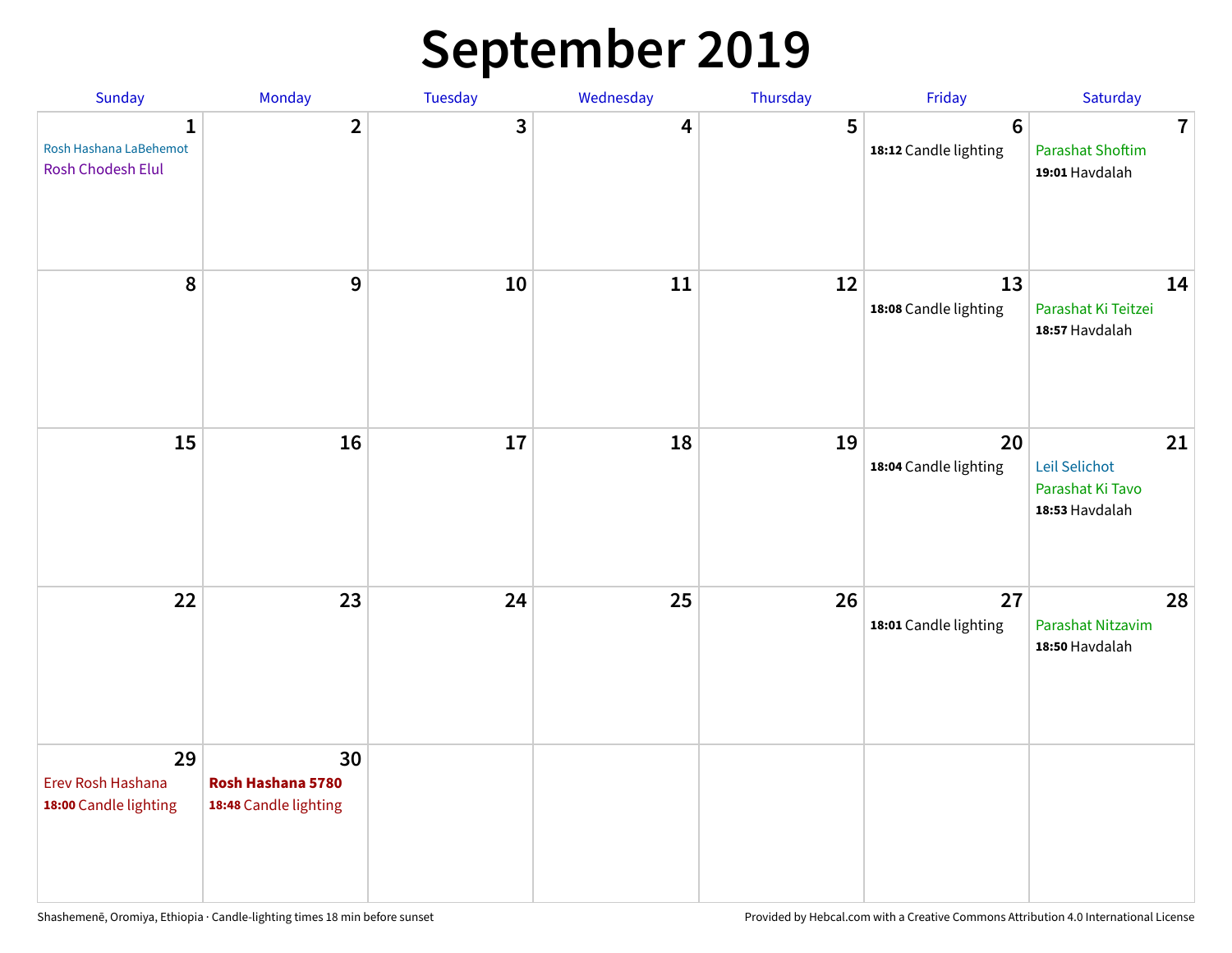## **October 2019**

| <b>Sunday</b>                                            | <b>Monday</b>                                        | <b>Tuesday</b>                                           | Wednesday                                                                      | Thursday               | Friday                                           | Saturday                                                                       |
|----------------------------------------------------------|------------------------------------------------------|----------------------------------------------------------|--------------------------------------------------------------------------------|------------------------|--------------------------------------------------|--------------------------------------------------------------------------------|
|                                                          |                                                      | $\mathbf{1}$<br><b>Rosh Hashana II</b><br>18:48 Havdalah | $\overline{2}$<br>05:12 Fast begins<br><b>Tzom Gedaliah</b><br>18:42 Fast ends | 3                      | $\overline{\mathbf{4}}$<br>17:57 Candle lighting | 5<br><b>Shabbat Shuva</b><br>Parashat Vayeilech<br>18:46 Havdalah              |
| $6\phantom{1}$                                           | $\overline{7}$                                       | 8<br><b>Erev Yom Kippur</b><br>17:55 Candle lighting     | 9<br><b>Yom Kippur</b><br>18:44 Havdalah                                       | 10                     | 11<br>17:54 Candle lighting                      | 12<br>Parashat Ha'Azinu<br>18:43 Havdalah                                      |
| 13<br><b>Erev Sukkot</b><br>17:53 Candle lighting        | 14<br>Sukkot I<br>18:42 Candle lighting              | 15<br><b>Sukkot II</b><br>18:42 Havdalah                 | 16<br>Sukkot III (CH"M)                                                        | 17<br>Sukkot IV (CH"M) | 18<br>Sukkot V (CH"M)<br>17:51 Candle lighting   | 19<br>Sukkot VI (CH"M)<br>18:40 Havdalah                                       |
| 20<br>Sukkot VII (Hoshana Raba)<br>17:50 Candle lighting | 21<br><b>Shmini Atzeret</b><br>18:40 Candle lighting | 22<br><b>Simchat Torah</b><br>18:39 Havdalah             | 23                                                                             | 24                     | 25<br>17:48 Candle lighting                      | 26<br>Mevarchim Chodesh Cheshvan<br><b>Parashat Bereshit</b><br>18:38 Havdalah |
| 27                                                       | 28                                                   | 29<br>Rosh Chodesh Cheshvan                              | 30<br>Rosh Chodesh Cheshvan                                                    | 31                     |                                                  |                                                                                |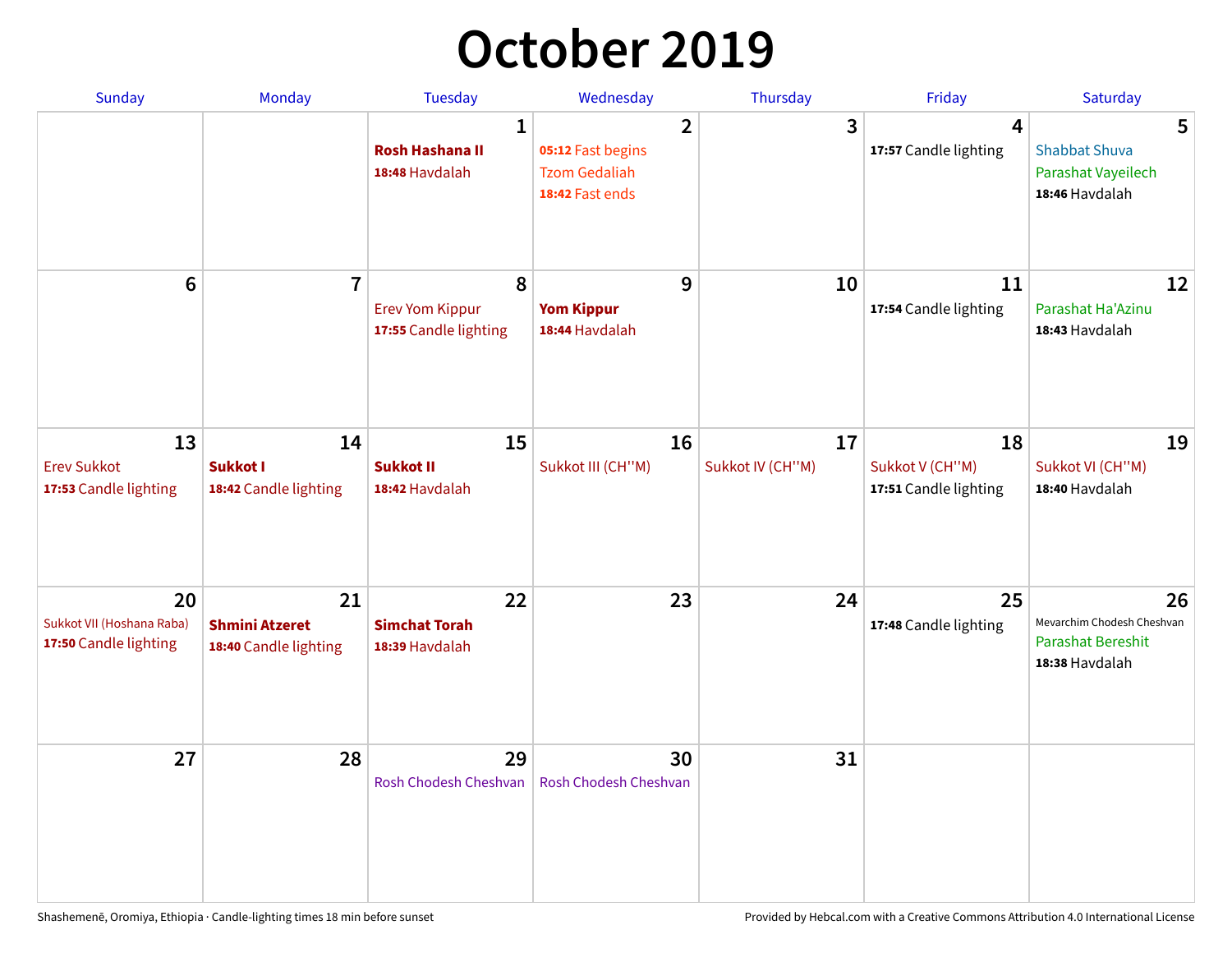#### **November 2019**

| Sunday | Monday                  | <b>Tuesday</b>                      | Wednesday      | Thursday                  | Friday                                                    | Saturday                                                                 |
|--------|-------------------------|-------------------------------------|----------------|---------------------------|-----------------------------------------------------------|--------------------------------------------------------------------------|
|        |                         |                                     |                |                           | $\mathbf 1$<br>17:47 Candle lighting                      | $\overline{2}$<br><b>Parashat Noach</b><br>18:37 Havdalah                |
| 3      | $\overline{\mathbf{4}}$ | 5<br>Yom HaAliyah School Observance | $6\phantom{1}$ | $\overline{7}$            | $\pmb{8}$<br>17:46 Candle lighting                        | 9<br>Parashat Lech-Lecha<br>18:36 Havdalah                               |
| 10     | 11                      | 12                                  | 13             | 14                        | 15<br>17:45 Candle lighting                               | 16<br>Parashat Vayera<br>18:37 Havdalah                                  |
| 17     | 18                      | 19                                  | 20             | 21                        | 22<br>17:46 Candle lighting                               | 23<br>Mevarchim Chodesh Kislev<br>Parashat Chayei Sara<br>18:38 Havdalah |
| 24     | 25                      | 26                                  | 27<br>Sigd     | 28<br>Rosh Chodesh Kislev | 29<br><b>Rosh Chodesh Kislev</b><br>17:48 Candle lighting | 30<br><b>Parashat Toldot</b><br>18:40 Havdalah                           |